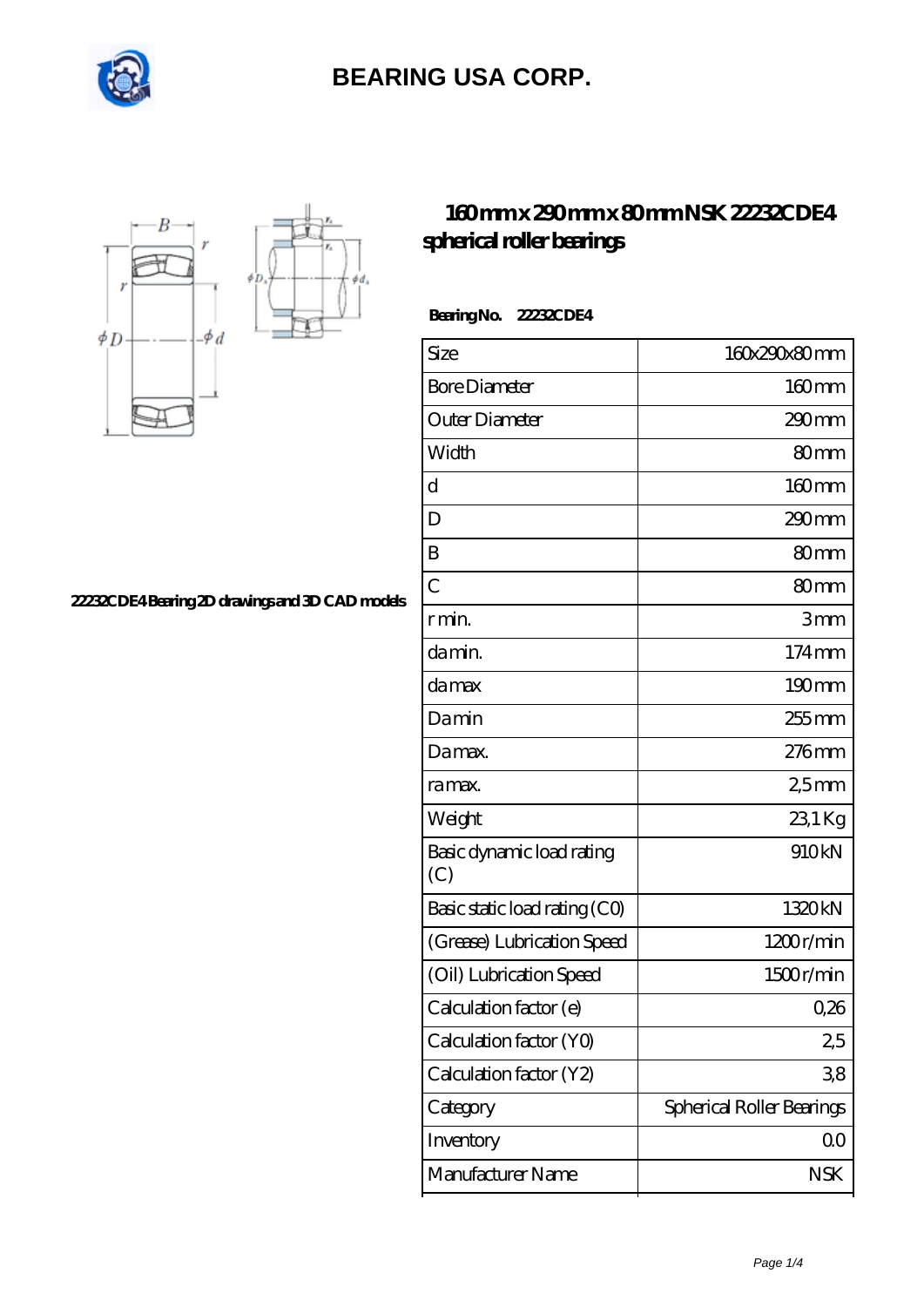

| Minimum Buy Quantity      | N/A                                                                                                                                                                                                          |
|---------------------------|--------------------------------------------------------------------------------------------------------------------------------------------------------------------------------------------------------------|
| Weight / Kilogram         | 23                                                                                                                                                                                                           |
| Product Group             | BO4311                                                                                                                                                                                                       |
| Internal Clearance        | <b>CO</b> Medium                                                                                                                                                                                             |
| Mounting Method           | <b>Shaft Mount</b>                                                                                                                                                                                           |
| Rolling Element           | Spherical Roller Bearing                                                                                                                                                                                     |
| <b>Bore Profile</b>       | Straight                                                                                                                                                                                                     |
| Cage Material             | Steel                                                                                                                                                                                                        |
| Enclosure                 | Open                                                                                                                                                                                                         |
| Number of Rows of Rollers | Double Row                                                                                                                                                                                                   |
| Relubricatable            | Yes                                                                                                                                                                                                          |
| Withdrawal Sleeve         | Not Applicable                                                                                                                                                                                               |
| Inch - Metric             | Metric                                                                                                                                                                                                       |
| Long Description          | 160MM Straight Bore;<br>290MM Outside Diameter:<br>80MM Width; CO-Medium<br>Clearance; Shaft Mount;<br>Double Row of Spherical<br>Roller Bearings; Steel Cage<br>Material; Open Enclosure;<br>Relubricatable |
| Category                  | Spherical Roller Bearing                                                                                                                                                                                     |
| <b>UNSPSC</b>             | 31171510                                                                                                                                                                                                     |
| Harmonized Tariff Code    | 84823080                                                                                                                                                                                                     |
| Noun                      | Bearing                                                                                                                                                                                                      |
| Keyword String            | Spherical                                                                                                                                                                                                    |
| Manufacturer URL          | http://www.nskamericas.co<br>m                                                                                                                                                                               |
| Manufacturer Item Number  | 22232CDE4                                                                                                                                                                                                    |
| Weight/LBS                | 23                                                                                                                                                                                                           |
| <b>Bore</b>               | 6.299 Inch   160 Millimeter                                                                                                                                                                                  |
| Adapter Part Number       | Not Applicable Inch   Not<br>Applicable Millimeter                                                                                                                                                           |
| Outside Diameter          | 11.417 Inch   290 Millimeter                                                                                                                                                                                 |
| Width                     | 315Inch   80Millimeter                                                                                                                                                                                       |
|                           |                                                                                                                                                                                                              |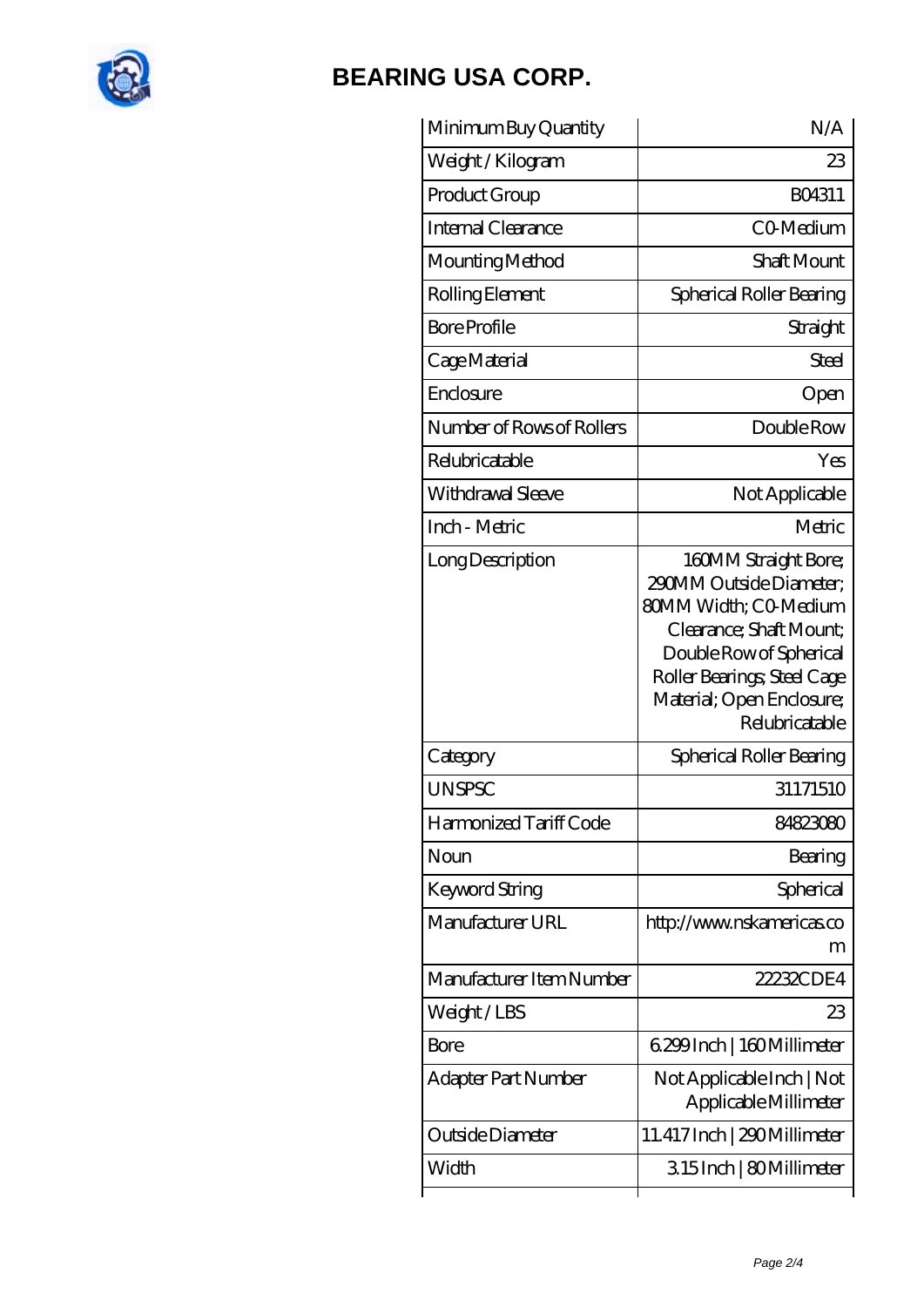

| bore diameter:                  | 160mm                        |
|---------------------------------|------------------------------|
| maximum rpm:                    | 1500RPM                      |
| outside diameter:               | $290 \text{mm}$              |
| operating temperature<br>range: | Maximum of $+200^\circ$ C    |
| overall width:                  | 80mm                         |
| cage material:                  | Steel                        |
| bore type:                      | Straight                     |
| bearing material:               | Steel                        |
| outer ring type:                | Not Split                    |
| cage type:                      | Inner Ring Guided            |
| internal clearance:             | CO                           |
| precision rating                | RBEC 1 (ISO Class<br>Normal) |
| closure type:                   | Open                         |
| finish/coating                  | Uncoated                     |
| lubrication hole type:          | Lubrication Groove & Hole    |
| outer ring width:               | 80 <sub>mm</sub>             |
| dynamic load capacity:          | 910000N                      |
| fillet radius                   | 3mm                          |
| static load capacity:           | 132000N                      |
| series:                         | 222.                         |
| Y3                              | 26                           |
| hidYobi                         | 22232CDE4                    |
| LangID                          | 1                            |
| Y1                              | 26                           |
| D                               | 290                          |
| Y <sub>2</sub>                  | 38                           |
| Macharpm                        | 0                            |
| B                               | 80                           |
| damin                           | 174                          |
| hidTable                        | ecat_NSSPHR                  |
| Oil rpm                         | 1500                         |
|                                 |                              |